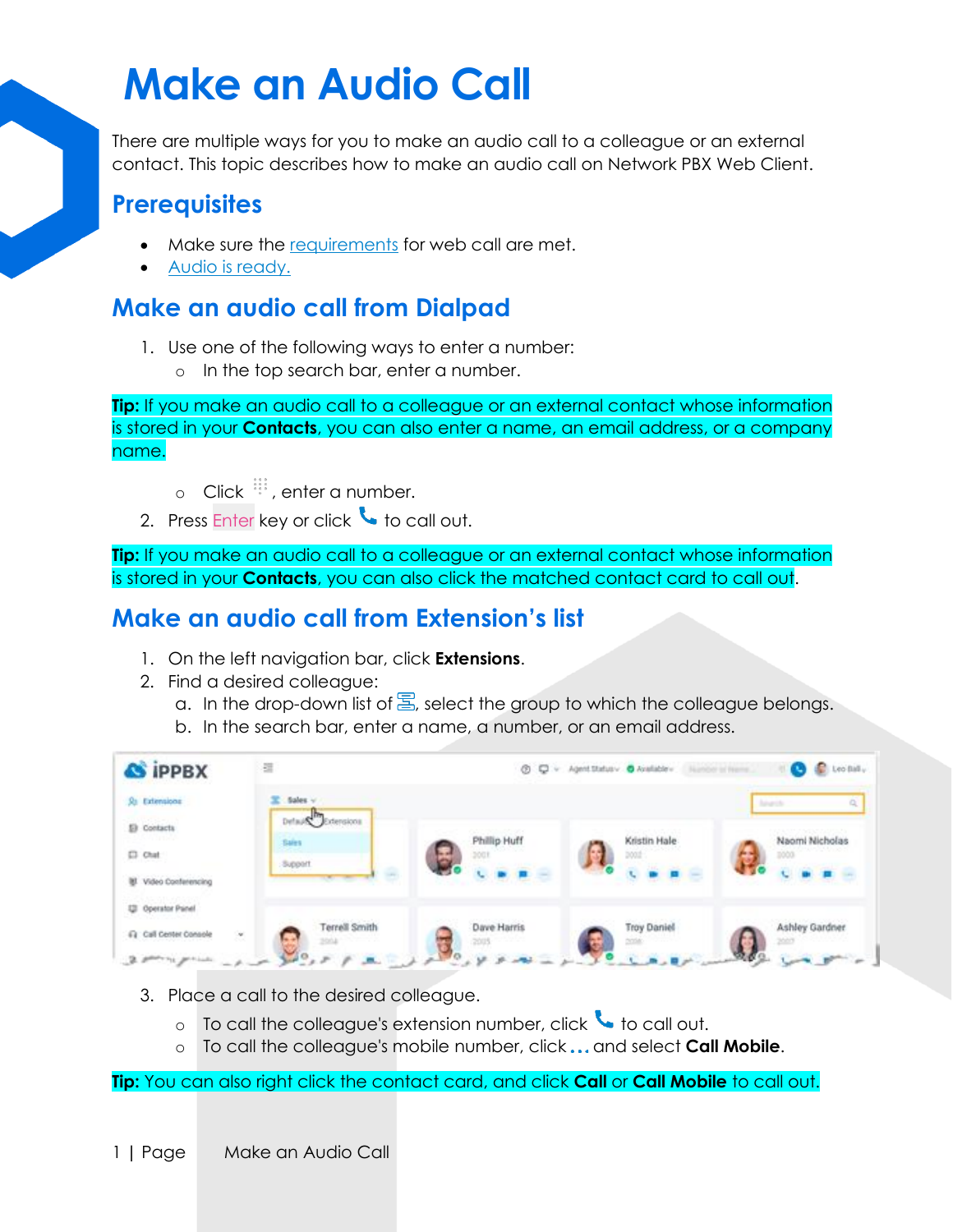## **Make an Audio Call**

#### **Make an audio call from Contacts list**

- 1. On the left navigation bar, click **Contacts**.
- 2. Find a desired contact:
	- a. In the drop-down list of  $\Xi$ , select the directory to which the contact belongs.
	- b. In the search bar, enter a name, a number, an email address, or a company name.

| 퍫                        |   |             |            | O Q v April Satury O Available Number of North |   | <b>O</b> C Lestat.        |
|--------------------------|---|-------------|------------|------------------------------------------------|---|---------------------------|
| 置 All V                  |   |             |            |                                                |   | $\alpha$<br>Search        |
|                          |   |             |            |                                                |   |                           |
| <b>Personal Contacts</b> |   | Dan Kirk    |            | Mickey Arnold                                  |   | Rick Banks                |
| Company Contacts         | D | 11345052838 | М          | 11558485567                                    | R | 13776483671<br>$\sqrt{2}$ |
|                          |   |             | $\epsilon$ |                                                |   | $\epsilon$                |

3. Click to call out.

**Tip:** You can also right click the contact card, and click **Call** to call out.

### **Make an audio call from Call Logs**

- 1. On the left navigation bar, click **Call Logs**.
- 2. **Optional:** To filter call logs, select a communication type from the drop-down list of $\Xi$ .